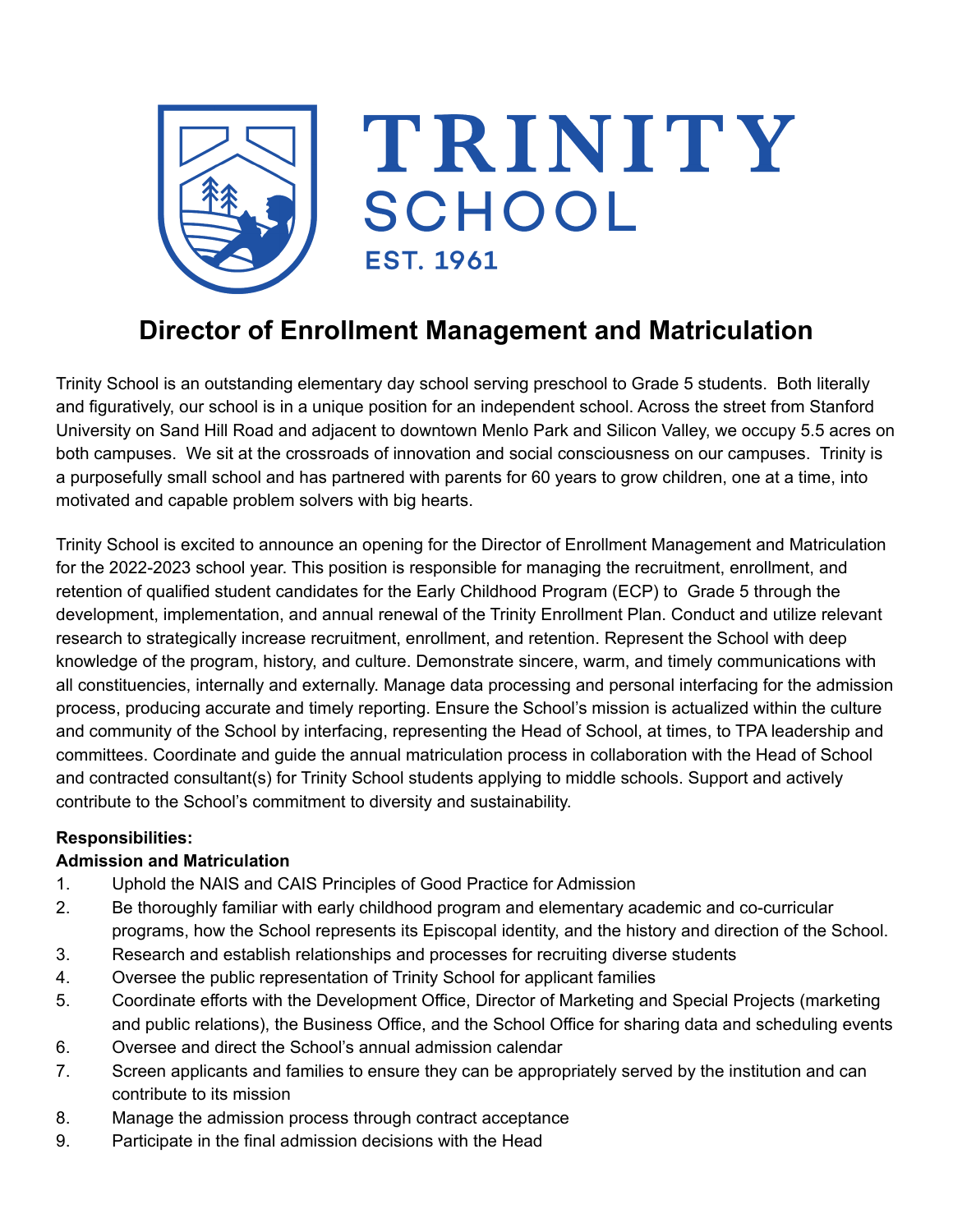- 10. Manage annual re-enrollment contract
- 11. Responsible for overseeing the School's support of Grade 5 middle school placement
	- a. Support the Head of School in establishing and maintaining productive school to school relationships and student advocacy with all middle school admission directors and heads
	- b. Coordinate with contracted consultant(s)
	- c. Coordinate internal standardized testing with relevant administrators
	- d. Maintain record-keeping, vet recommendations, and ensure deadline compliance for submitting recommendations and transcripts
	- e. Support students, teachers, and families through the placement process
- 12. Responsible for overseeing recommendation production, vetting, and timely submission for students applying out in lower grades.

## **In Coordination with the Director of Development and Communication:**

- 1. Collaborate on the design of admission materials and related School publications
- 2. Review the marketing budget and engage with vendors for marketing and publications
- 3. Prepare materials for admissions tours, Open Houses, and community events.

## **Community Relations**

- 1. Establish and maintain a Parent Ambassador Program to provide a welcoming and empathetic community through inter and intra-school networks of dialogue and support for students, faculty, administration, and families
	- a. Actively support an inclusive and equitable community
	- b. Plan and execute new family playgroups and social events

#### **Knowledge, Skills, and Abilities:**

- Excellent written and verbal communication skills
- Excellent organizational skills: accurate and attentive to detail
- Effective time/project manager
- Able to manage several projects simultaneously
- Knowledge of computer applications related to job functions
- Mature, energetic, intelligent with a professional demeanor
- Good judgment and creative problem-solving
- Commitment to the development of relevant professional knowledge, skills, and abilities
- Cheerful, flexible self-starter
- Outgoing and optimistic with well-developed interpersonal skills
- Thrives in a fast-paced environment
- Team player who can determine when to lead and when to follow
- Ability to resolve conflicts while maintaining the rights and human dignity of all parties

# **Qualifications and Expertise:**

- Bachelor's Degree in Communications,Marketing, or closely related field and three years experience; or any combination of education and experience sufficient to successfully perform the essential duties of the job.
- Experience in the not-for-profit sector preferred.

We hope to hear from you if this description resonates with your interests and goals.